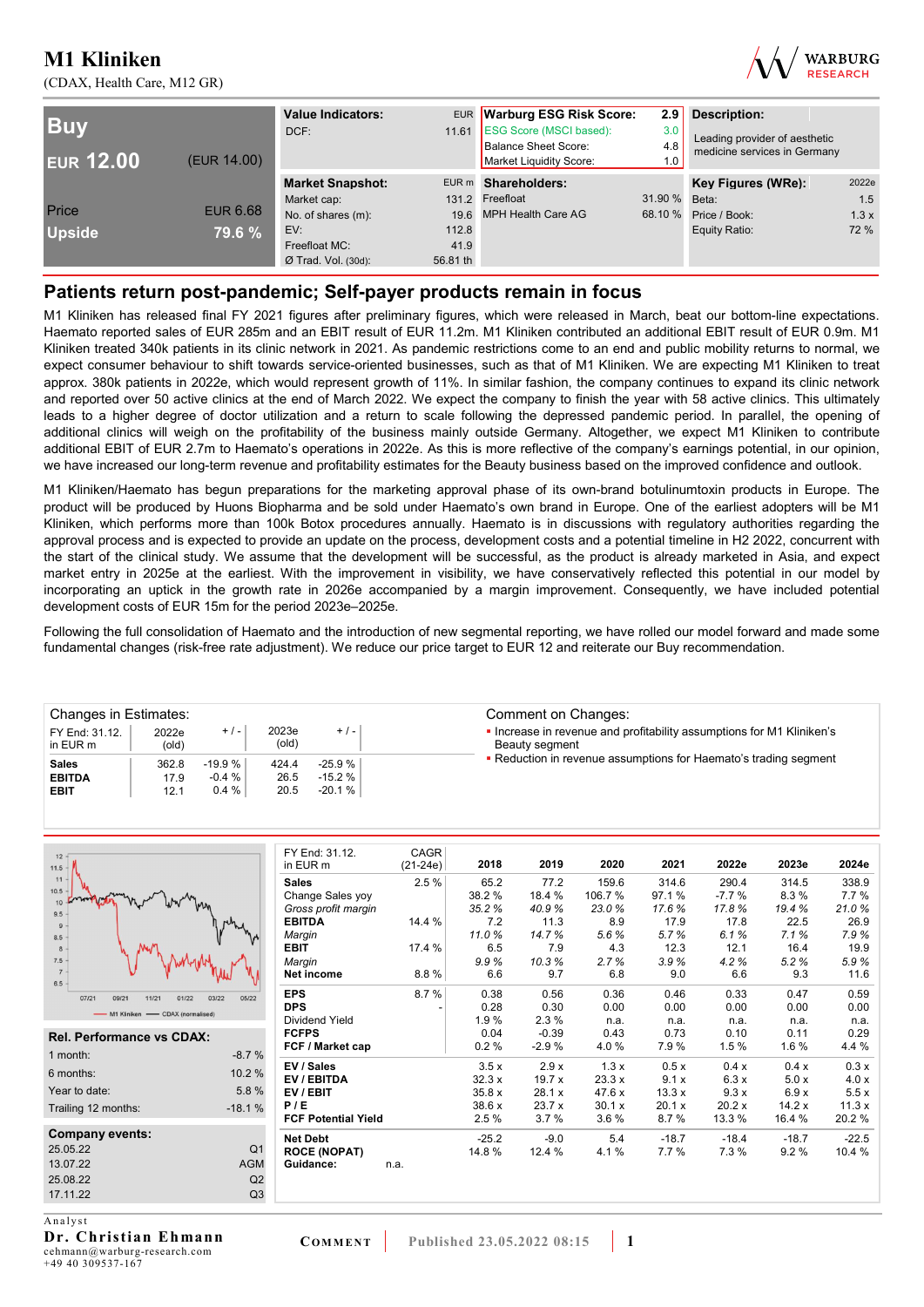



## **Company Background**

- M1 Kliniken opened its first clinic in 2012 in Berlin and has since then expanded to over 50 clinics in the EU and Australia with a clear focus on Germany. In 2021 it performed over 340k treatments
- M1 Kliniken has established itself as high-quality and low-cost beauty brand in Germany and intends to double its footprint within the next three years.
- With a clear focus on injection-based beauty treatments such as hyaluronic acid and botulinum toxin at a competitive price, M1 is active in a fast-growing market segment.
- After the acquisition of Haemato, M1 Kliniken now has a clear separation between services and products. Haemato focusses on the cost-efficient procurement of beauty products for M1's services.

### **Competitive Quality**

- With over 50 clinics in Germany, other parts of Europe and Australia, M1 Kliniken is the market leader in the European beauty treatment market and has established itself as a high-quality brand.
- M1 Kliniken puts great emphasis on training its ca. 100 surgeons and doctors to treat patients in accordance with the highest standards. Doctors are specialized experts in aesthetic treatments
- Due to high utilization of clinics, a large integrated value chain and economies of scale, M1 Kliniken is able to offer its services to customers at highly competitive prices (up to 50% discount)
- The acquisition of Haemato enables each company to concentrate on its respective field of expertise and allows for the direct use of Haemato's product development know-how.

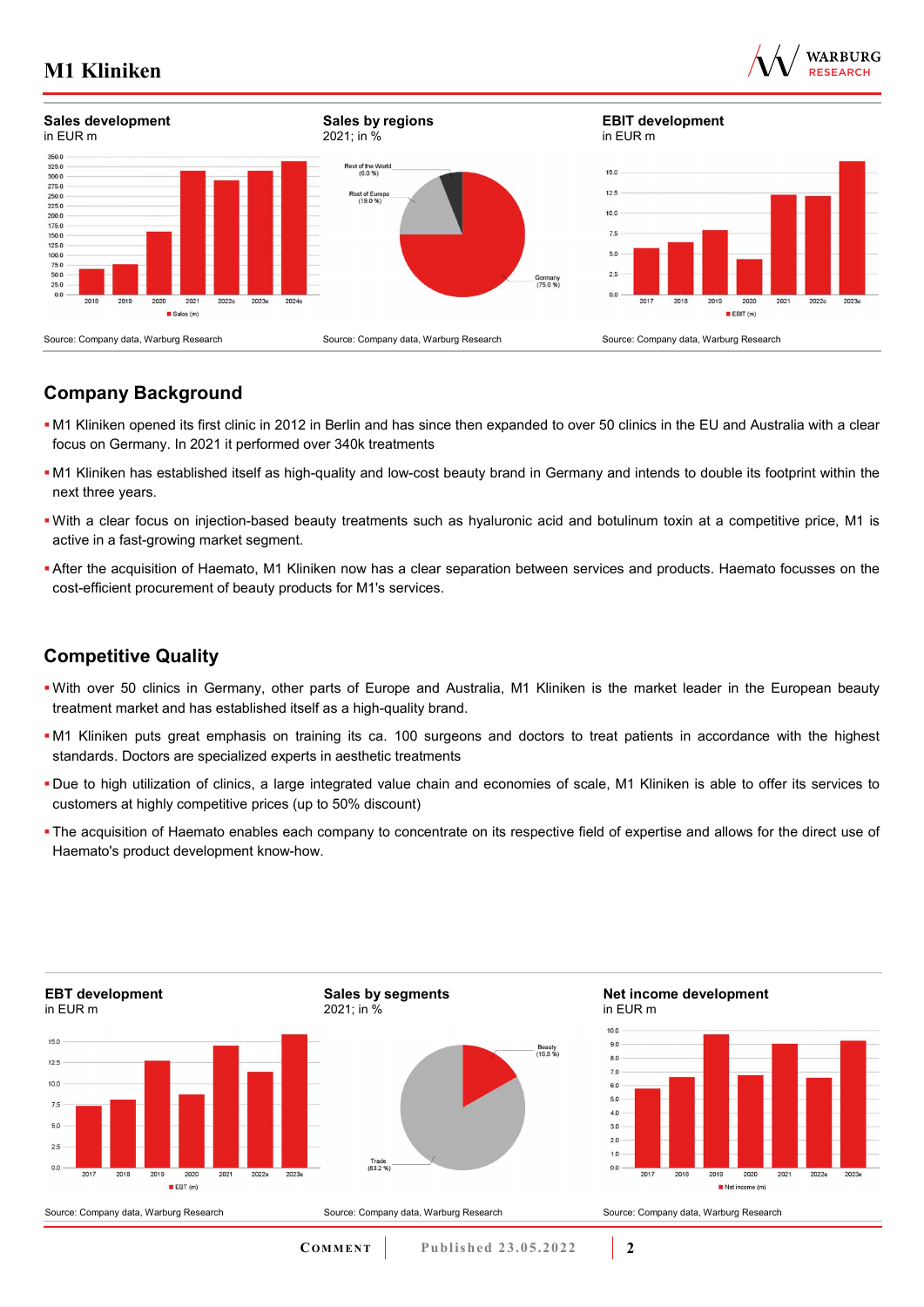

| DCF model                      |         |                                  |                           |       |        |        |                   |                              |       |       |             |       |       |             |
|--------------------------------|---------|----------------------------------|---------------------------|-------|--------|--------|-------------------|------------------------------|-------|-------|-------------|-------|-------|-------------|
|                                |         | Detailed forecast period         |                           |       |        |        |                   | <b>Transitional period</b>   |       |       |             |       |       | Term. Value |
| Figures in EUR m               | 2022e   | 2023e                            | 2024e                     | 2025e | 2026e  | 2027e  | 2028e             | 2029e                        | 2030e | 2031e | 2032e       | 2033e | 2034e |             |
| Sales                          | 290.4   | 314.5                            | 338.9                     | 360.9 | 386.1  | 417.0  | 442.0             | 464.2                        | 482.7 | 497.2 | 509.6       | 519.8 | 530.2 |             |
| Sales change                   | $-7.7%$ | 8.3%                             | 7.7%                      | 6.5%  | 7.0%   | 8.0%   | 6.0%              | 5.0%                         | 4.0%  | 3.0%  | 2.5%        | 2.0%  | 2.0%  | 2.0%        |
| <b>EBIT</b>                    | 12.1    | 16.4                             | 19.9                      | 23.5  | 27.0   | 31.3   | 33.2              | 34.8                         | 36.2  | 37.3  | 38.2        | 39.0  | 39.8  |             |
| EBIT-margin                    | 4.2%    | 5.2%                             | 5.9%                      | 6.5%  | 7.0%   | 7.5%   | 7.5%              | 7.5%                         | 7.5%  | 7.5%  | 7.5%        | 7.5%  | 7.5%  |             |
| Tax rate (EBT)                 | 25.0%   | 25.0%                            | 25.0%                     | 25.0% | 27.0%  | 27.0%  | 27.0%             | 27.0%                        | 27.0% | 27.0% | 27.0%       | 27.0% | 27.0% |             |
| <b>NOPAT</b>                   | 9.1     | 12.3                             | 14.9                      | 17.7  | 19.7   | 22.8   | 24.2              | 25.4                         | 26.4  | 27.2  | 27.9        | 28.5  | 29.0  |             |
| Depreciation                   | 5.7     | 6.1                              | 7.0                       | 7.6   | 7.7    | 8.3    | 8.8               | 9.3                          | 7.2   | 7.5   | 7.6         | 7.8   | 8.0   |             |
| in % of Sales                  | 2.0%    | 1.9%                             | 2.1%                      | 2.1%  | 2.0%   | 2.0%   | 2.0%              | 2.0%                         | 1.5%  | 1.5%  | 1.5%        | 1.5%  | 1.5%  |             |
| Changes in provisions          | 0.0     | 0.0                              | 0.0                       | 0.0   | 0.0    | 0.0    | 0.0               | 0.0                          | 0.0   | 0.0   | 0.0         | 0.0   | 0.0   |             |
| Change in Liquidity from       |         |                                  |                           |       |        |        |                   |                              |       |       |             |       |       |             |
| - Working Capital              | 6.3     | 3.4                              | 3.3                       | 3.0   | $-2.7$ | $-0.5$ | 2.8               | 2.4                          | 2.0   | 1.6   | 1.4         | 1.1   | 1.1   |             |
| - Capex                        | 6.0     | 12.5                             | 12.5                      | 10.2  | 7.7    | 6.3    | 6.6               | 7.0                          | 7.2   | 7.5   | 7.6         | 7.8   | 8.0   |             |
| Capex in % of Sales            | 2.1%    | 4.0%                             | 3.7%                      | 2.8%  | 2.0%   | 1.5%   | 1.5%              | 1.5%                         | 1.5%  | 1.5%  | 1.5%        | 1.5%  | 1.5%  |             |
| - Other                        | 2.0     | 2.6                              | 2.9                       | 3.4   | 3.5    | 3.8    | 4.0               | 4.2                          | 4.3   | 4.5   | 4.6         | 4.7   | 4.8   |             |
| Free Cash Flow (WACC<br>Model) | 0.5     | $-0.2$                           | 3.2                       | 8.7   | 19.0   | 21.6   | 19.7              | 21.1                         | 20.0  | 21.2  | 21.9        | 22.7  | 23.1  | 24          |
| PV of FCF                      | 0.5     | $-0.1$                           | 2.6                       | 6.4   | 12.9   | 13.5   | 11.3              | 11.2                         | 9.7   | 9.4   | 9.0         | 8.5   | 8.0   | 121         |
| share of PVs                   |         | 1.32%                            |                           |       |        |        |                   | 44.66 %                      |       |       |             |       |       | 54.02 %     |
| Model parameter                |         |                                  |                           |       |        |        |                   | Valuation (m)                |       |       |             |       |       |             |
| Derivation of WACC:            |         |                                  | Derivation of Beta:       |       |        |        |                   | Present values 2034e         |       | 103   |             |       |       |             |
|                                |         |                                  |                           |       |        |        |                   | <b>Terminal Value</b>        |       | 121   |             |       |       |             |
| Debt ratio                     | 25.00 % |                                  | <b>Financial Strength</b> |       | 1.50   |        |                   | <b>Financial liabilities</b> |       |       | 19          |       |       |             |
| Cost of debt (after tax)       | 4.4 %   |                                  | Liquidity (share)         |       |        | 1.50   |                   | Pension liabilities          |       |       | 0           |       |       |             |
| Market return                  | 7.50 %  |                                  | Cyclicality               |       |        | 1.50   | Hybrid capital    |                              |       |       | $\mathbf 0$ |       |       |             |
| Risk free rate                 | 2.00 %  |                                  | Transparency              |       |        | 1.50   | Minority interest |                              |       |       | 45          |       |       |             |
| Others<br>1.50                 |         | 30<br>Market val. of investments |                           |       |        |        |                   |                              |       |       |             |       |       |             |

#### **Sensitivity Value per Share (EUR)**

|                   | <b>Terminal Growth</b> |        |       |       |                                      |       |       |                |                  | Delta EBIT-margin |         |       |                                                   |       |       |       |
|-------------------|------------------------|--------|-------|-------|--------------------------------------|-------|-------|----------------|------------------|-------------------|---------|-------|---------------------------------------------------|-------|-------|-------|
| <b>Beta</b> WACC  | 1.25%                  | l.50 % |       |       | $1.75\%$ 2.00 % 2.25 % 2.50 % 2.75 % |       |       |                | <b>Beta WACC</b> | -1.5 pp           | -1.0 pp |       | $-0.5$ pp $+0.0$ pp $+0.5$ pp $+1.0$ pp $+1.5$ pp |       |       |       |
| $1.74$ $9.8\%$    | 9.46                   | 9.59   | 9.73  | 9.88  | 10.04                                | 10.21 | 10.39 | $1.74$ $9.8\%$ |                  | 7.00              | 7.96    | 8.92  | 9.88                                              | 10.84 | 11.80 | 12.76 |
| 1.62 $9.3\%$      | 10.18                  | 10.33  | 10.50 | 10.68 | 10.87                                | 11.08 | 11.30 |                | 1.62 $9.3\%$     | 7.60              | 8.63    | 9.65  | 10.68                                             | 11.71 | 12.74 | 13.77 |
| $1.56$ $9.0\%$    | 10.57                  | 10.74  | 10.93 | 11.13 | 11.34                                | 11.57 | 11.82 |                | 1.56 $9.0\%$     | 7.93              | 9.00    | 10.06 | 11.13                                             | 12.19 | 13.26 | 14.32 |
| $1.50\quad 8.8\%$ | 10.99                  | 11.18  | 11.39 | 11.61 | 11.84                                | 12.10 | 12.37 |                | 1.50 $8.8\%$     | 8.29              | 9.40    | 10.50 | 11.61                                             | 12.71 | 13.82 | 14.93 |
| 1.44 $8.5\%$      | 11.45                  | 11.66  | 11.88 | 12.13 | 12.39                                | 12.67 | 12.98 |                | 1.44 $8.5\%$     | 8.68              | 9.83    | 10.98 | 12.13                                             | 13.28 | 14.43 | 15.57 |
| $1.38$ 8.3 %      | 11.93                  | 12.17  | 12.41 | 12.68 | 12.98                                | 13.29 | 13.64 |                | $1.38$ 8.3 %     | 9.09              | 10.29   | 11.49 | 12.68                                             | 13.88 | 15.08 | 16.28 |
| $1.26$ 7.8 %      | 13.02                  | 13.31  | 13.62 | 13.95 | 14.32                                | 14.72 | 15.16 |                | 1.26 $7.8\%$     | 10.04             | 11.34   | 12.65 | 13.95                                             | 15.26 | 16.56 | 17.86 |

**WACC 8.78 % Beta 1.50 Equity Value 228 Value per share (EUR) 11.61**

Liquidity 38 No. of shares (m) 19.6

Capex includes setup costs of new centres

Depreciation mainly characterized by Right-of-Use assets

**- The line "Other" reflects the share in profits payable to Haemato's minority shareholders.**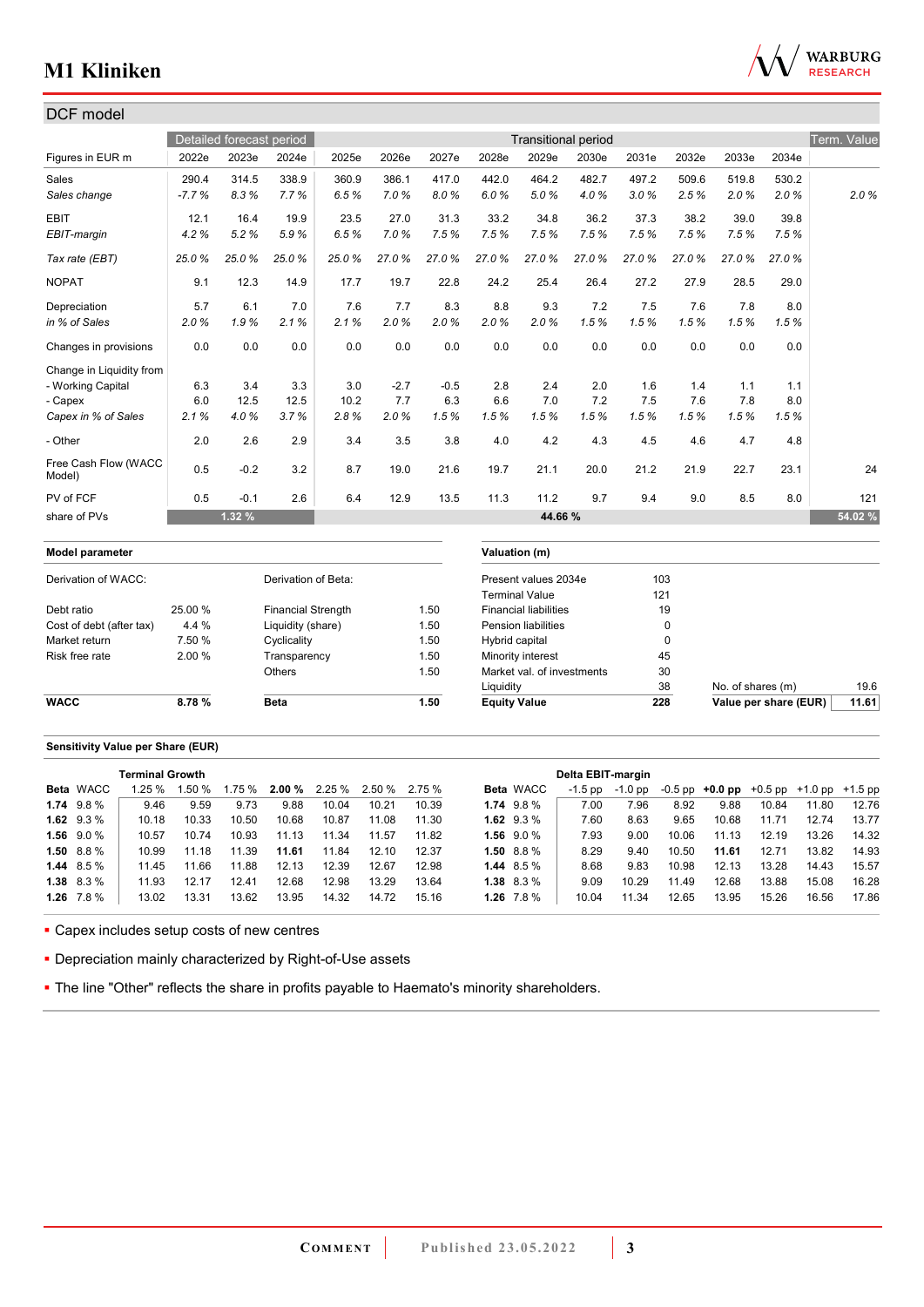

| Valuation                           |         |         |        |        |        |        |        |
|-------------------------------------|---------|---------|--------|--------|--------|--------|--------|
|                                     | 2018    | 2019    | 2020   | 2021   | 2022e  | 2023e  | 2024e  |
| Price / Book                        | 4.0x    | 3.4x    | 2.4x   | 1.9x   | 1.3x   | 1.2x   | 1.0x   |
| Book value per share ex intangibles | 3.17    | 3.42    | 2.41   | 1.77   | 2.17   | 2.51   | 2.98   |
| EV / Sales                          | 3.5x    | 2.9x    | 1.3x   | 0.5x   | 0.4 x  | 0.4x   | 0.3x   |
| EV / EBITDA                         | 32.3x   | 19.7x   | 23.3 x | 9.1x   | 6.3x   | 5.0x   | 4.0x   |
| EV / EBIT                           | 35.8 x  | 28.1 x  | 47.6 x | 13.3x  | 9.3x   | 6.9x   | 5.5x   |
| EV / EBIT adj.*                     | 35.8x   | 28.1 x  | 47.6 x | 13.3x  | 9.3x   | 6.9x   | 5.5x   |
| $P$ / FCF                           | 413.8 x | n.a.    | 25.0x  | 12.7x  | 64.8 x | 62.0x  | 22.8 x |
| P/E                                 | 38.6x   | 23.7x   | 30.1 x | 20.1 x | 20.2 x | 14.2x  | 11.3x  |
| $P / E$ adj.*                       | 38.6x   | 23.7x   | 30.1 x | 20.1 x | 20.2 x | 14.2x  | 11.3x  |
| Dividend Yield                      | 1.9%    | $2.3\%$ | n.a.   | n.a.   | n.a.   | n.a.   | n.a.   |
| FCF Potential Yield (on market EV)  | 2.5%    | 3.7%    | 3.6%   | 8.7%   | 13.3%  | 16.4 % | 20.2 % |
| *Adjustments made for: -            |         |         |        |        |        |        |        |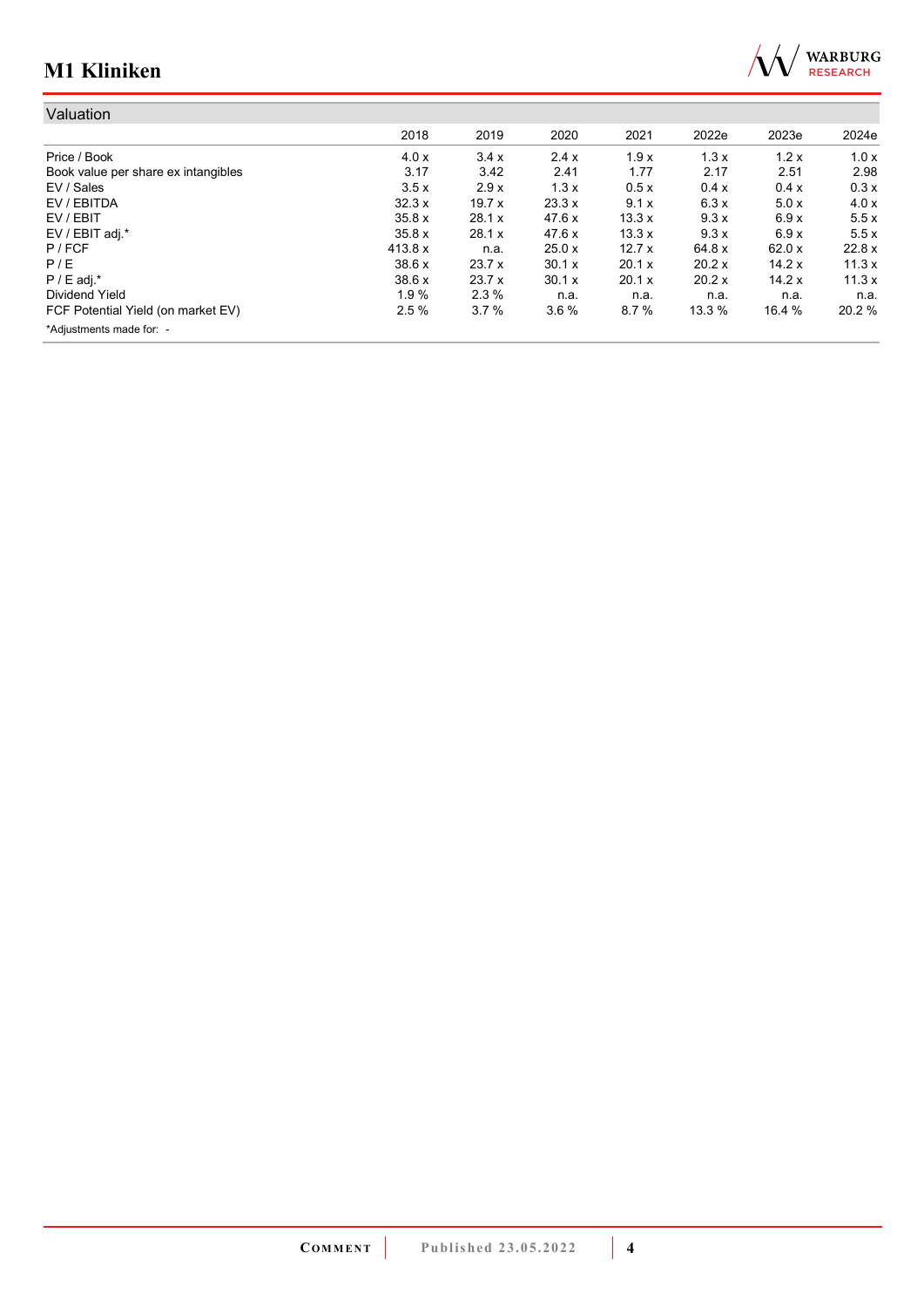



| In EUR <sub>m</sub>                              | 2018   | 2019   | 2020   | 2021  | 2022e   | 2023e | 2024e |
|--------------------------------------------------|--------|--------|--------|-------|---------|-------|-------|
| <b>Sales</b>                                     | 65.2   | 77.2   | 159.6  | 314.6 | 290.4   | 314.5 | 338.9 |
| Change Sales yoy                                 | 38.2 % | 18.4 % | 106.7% | 97.1% | $-7.7%$ | 8.3%  | 7.7%  |
| Increase / decrease in inventory                 | 0.0    | 0.0    | 0.0    | 0.0   | 0.0     | 0.0   | 0.0   |
| Own work capitalised                             | 0.0    | 0.0    | 0.0    | 0.0   | 0.0     | 0.0   | 0.0   |
| <b>Total Sales</b>                               | 65.2   | 77.2   | 159.6  | 314.6 | 290.4   | 314.5 | 338.9 |
| Material expenses                                | 42.3   | 45.6   | 122.8  | 259.3 | 238.9   | 253.5 | 267.8 |
| <b>Gross profit</b>                              | 22.9   | 31.6   | 36.8   | 55.3  | 51.6    | 61.0  | 71.1  |
| Gross profit margin                              | 35.2%  | 40.9%  | 23.0%  | 17.6% | 17.8%   | 19.4% | 21.0% |
| Personnel expenses                               | 9.4    | 12.6   | 16.7   | 22.1  | 20.6    | 24.7  | 29.0  |
| Other operating income                           | 0.2    | 0.3    | 0.7    | 0.9   | 1.0     | 1.0   | 1.1   |
| Other operating expenses                         | 6.5    | 7.9    | 11.9   | 16.2  | 14.1    | 14.9  | 16.3  |
| Unfrequent items                                 | 0.0    | 0.0    | 0.0    | 0.0   | 0.0     | 0.0   | 0.0   |
| <b>EBITDA</b>                                    | 7.2    | 11.3   | 8.9    | 17.9  | 17.8    | 22.5  | 26.9  |
| Margin                                           | 11.0%  | 14.7%  | 5.6%   | 5.7%  | 6.1%    | 7.1%  | 7.9%  |
| Depreciation of fixed assets                     | 0.7    | 1.3    | 3.9    | 4.8   | 4.7     | 5.1   | 5.8   |
| <b>EBITA</b>                                     | 6.5    | 10.1   | 5.0    | 13.1  | 13.2    | 17.4  | 21.0  |
| Amortisation of intangible assets                | 0.0    | 0.1    | 0.6    | 0.8   | 1.0     | 1.0   | 1.2   |
| Goodwill amortisation                            | 0.0    | 2.0    | 0.0    | 0.0   | 0.0     | 0.0   | 0.0   |
| <b>EBIT</b>                                      | 6.5    | 7.9    | 4.3    | 12.3  | 12.1    | 16.4  | 19.9  |
| Margin                                           | 9.9%   | 10.3%  | 2.7%   | 3.9%  | 4.2%    | 5.2%  | 5.9%  |
| EBIT adj.                                        | 6.5    | 7.9    | 4.3    | 12.3  | 12.1    | 16.4  | 19.9  |
| Interest income                                  | 0.2    | 0.1    | 0.3    | 0.7   | 0.4     | 0.4   | 0.4   |
| Interest expenses                                | 0.0    | 0.3    | 0.7    | 0.9   | 1.1     | 0.9   | 0.9   |
| Other financial income (loss)                    | 1.5    | $-1.5$ | 8.5    | 2.5   | 0.0     | 0.0   | 0.0   |
| <b>EBT</b>                                       | 8.1    | 12.8   | 8.7    | 14.6  | 11.4    | 15.9  | 19.4  |
| Margin                                           | 12.4%  | 16.5%  | 5.5%   | 4.6%  | 3.9%    | 5.1%  | 5.7%  |
| <b>Total taxes</b>                               | 1.5    | 3.0    | 1.4    | 3.5   | 2.9     | 4.0   | 4.8   |
| Net income from continuing operations            | 6.6    | 9.7    | 7.4    | 11.0  | 8.6     | 11.9  | 14.5  |
| Income from discontinued operations (net of tax) | 0.0    | 0.0    | 0.0    | 0.0   | 0.0     | 0.0   | 0.0   |
| Net income before minorities                     | 6.6    | 9.7    | 7.4    | 11.0  | 8.6     | 11.9  | 14.5  |
| Minority interest                                | 0.0    | 0.0    | 0.6    | 2.0   | 2.0     | 2.6   | 2.9   |
| <b>Net income</b>                                | 6.6    | 9.7    | 6.8    | 9.0   | 6.6     | 9.3   | 11.6  |
| Margin                                           | 10.2%  | 12.6%  | 4.2%   | 2.9%  | 2.3%    | 2.9%  | 3.4%  |
| Number of shares, average                        | 17.5   | 17.5   | 18.6   | 19.6  | 19.6    | 19.6  | 19.6  |
| <b>EPS</b>                                       | 0.38   | 0.56   | 0.36   | 0.46  | 0.33    | 0.47  | 0.59  |
| EPS adj.                                         | 0.38   | 0.56   | 0.36   | 0.46  | 0.33    | 0.47  | 0.59  |
| *Adjustments made for:                           |        |        |        |       |         |       |       |

#### **Guidance: n.a.**

#### **Financial Ratios**

|                               | 2018    | 2019          | 2020    | 2021    | 2022e   | 2023e   | 2024e    |
|-------------------------------|---------|---------------|---------|---------|---------|---------|----------|
| Total Operating Costs / Sales | 89.0%   | 85.3 %        | 94.4 %  | 94.3 %  | 93.9 %  | 92.9%   | 92.1 %   |
| <b>Operating Leverage</b>     | 0.3x    | 1.2x          | $-0.4x$ | 1.9x    | 0.2 x   | 4.2x    | 2.8x     |
| EBITDA / Interest expenses    | n.a.    | $33.1 \times$ | 12.3x   | 19.5x   | 16.5x   | 25.2x   | 30.2 x   |
| Tax rate (EBT)                | 18.3%   | 23.6 %        | 15.5 %  | 24.3 %  | 25.0 %  | 25.0 %  | 25.0 %   |
| Dividend Payout Ratio         | 74.8 %  | 53.9 %        | $0.0\%$ | $0.0\%$ | 0.0%    | $0.0\%$ | $0.0 \%$ |
| Sales per Employee            | 360.265 | 327.186       | 372.874 | 898.857 | 829.768 | 898.630 | 968,270  |

#### **Sales, EBITDA** in EUR m



#### **Operating Performance** in %



#### **Performance per Share**



Source: Warburg Research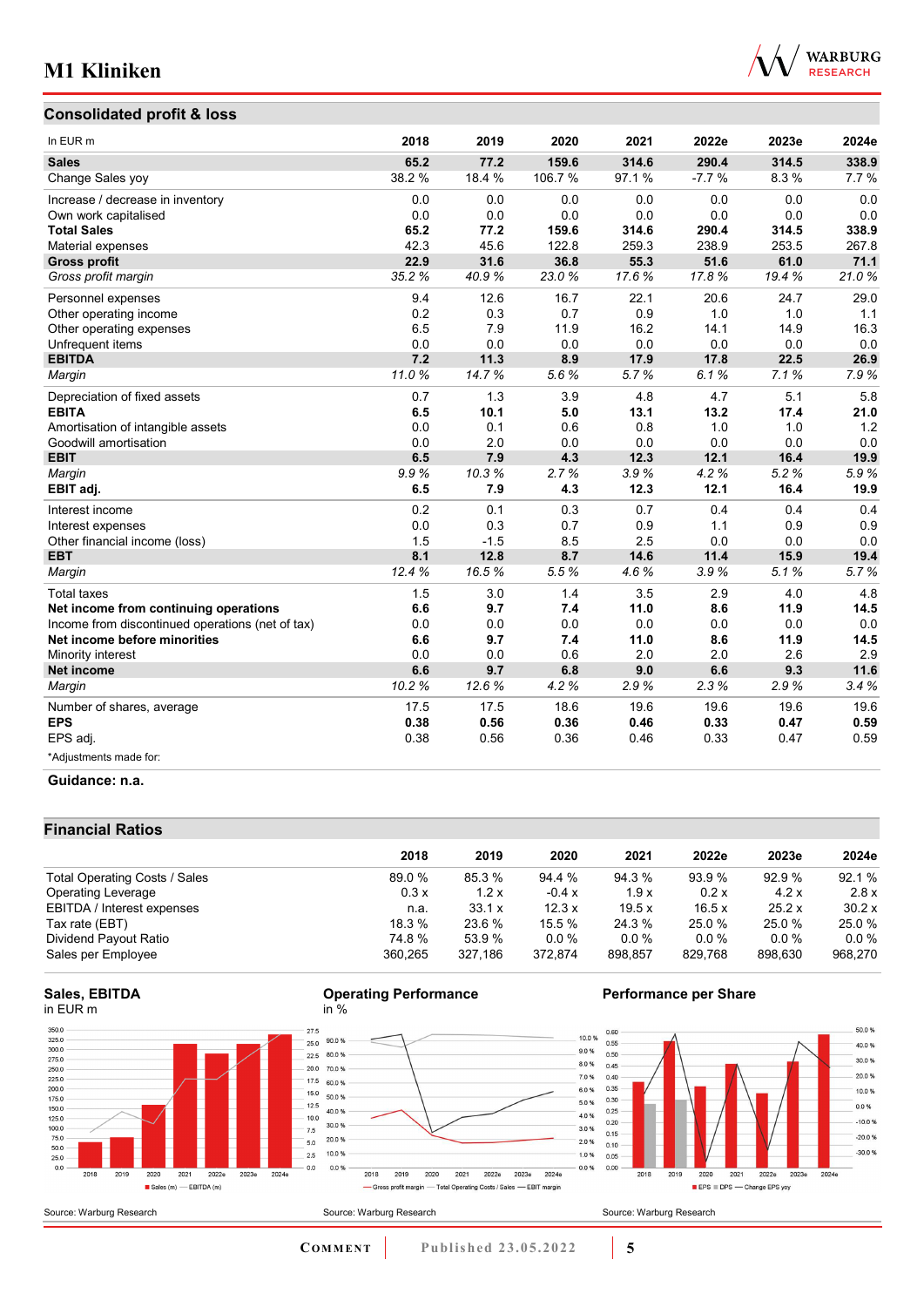## **Consolidated balance sheet**

| $\mathcal{N}$ | <b>WARBURG</b>  |
|---------------|-----------------|
|               | <b>RESEARCH</b> |

| CONSONUALEU DAIANCE SHEEL                               |      |      |         |         |        |        |        |
|---------------------------------------------------------|------|------|---------|---------|--------|--------|--------|
| In EUR m                                                | 2018 | 2019 | 2020    | 2021    | 2022e  | 2023e  | 2024e  |
| <b>Assets</b>                                           |      |      |         |         |        |        |        |
| Goodwill and other intangible assets                    | 8.3  | 8.5  | 38.3    | 60.4    | 59.3   | 63.3   | 67.2   |
| thereof other intangible assets                         | 0.3  | 0.4  | 4.0     | 26.0    | 24.9   | 28.9   | 32.8   |
| thereof Goodwill                                        | 8.0  | 8.0  | 34.4    | 34.4    | 34.4   | 34.4   | 34.4   |
| Property, plant and equipment                           | 5.5  | 16.0 | 15.8    | 15.3    | 16.6   | 19.0   | 20.7   |
| <b>Financial assets</b>                                 | 11.1 | 9.0  | 12.0    | 12.0    | 12.5   | 13.0   | 13.5   |
| Other long-term assets                                  | 0.1  | 0.1  | 0.2     | 0.3     | 0.3    | 0.3    | 0.3    |
| <b>Fixed assets</b>                                     | 24.9 | 33.5 | 66.3    | 87.9    | 88.7   | 95.6   | 101.6  |
| Inventories                                             | 1.4  | 1.5  | 42.3    | 35.2    | 32.5   | 35.2   | 37.9   |
| Accounts receivable                                     | 16.7 | 22.2 | 20.5    | 16.3    | 23.9   | 25.9   | 27.9   |
| Liquid assets                                           | 25.4 | 9.1  | 22.0    | 37.9    | 37.6   | 37.9   | 41.7   |
| Other short-term assets                                 | 1.2  | 26.4 | 37.6    | 20.8    | 20.8   | 20.8   | 20.8   |
| <b>Current assets</b>                                   | 44.7 | 59.3 | 122.4   | 110.2   | 114.8  | 119.8  | 128.3  |
| <b>Total Assets</b>                                     | 69.6 | 92.8 | 188.7   | 198.1   | 203.5  | 215.4  | 229.9  |
| Liabilities and shareholders' equity                    |      |      |         |         |        |        |        |
| Subscribed capital                                      | 17.5 | 17.5 | 19.6    | 19.6    | 19.6   | 19.6   | 19.6   |
| Capital reserve                                         | 28.0 | 28.0 | 49.9    | 49.9    | 49.9   | 49.9   | 49.9   |
| Retained earnings                                       | 18.2 | 22.7 | 28.0    | 37.4    | 42.1   | 50.1   | 60.3   |
| Other equity components                                 | 0.0  | 0.0  | $-11.8$ | $-11.8$ | $-9.7$ | $-7.1$ | $-4.2$ |
| Shareholders' equity                                    | 63.7 | 68.2 | 85.8    | 95.1    | 102.0  | 112.5  | 125.6  |
| Minority interest                                       | 0.0  | 0.0  | 29.6    | 44.9    | 44.9   | 44.9   | 44.9   |
| <b>Total equity</b>                                     | 63.7 | 68.2 | 115.3   | 140.0   | 146.9  | 157.4  | 170.5  |
| Provisions                                              | 0.7  | 2.1  | 3.5     | 3.8     | 3.8    | 3.8    | 3.8    |
| thereof provisions for pensions and similar obligations | 0.0  | 0.0  | 0.0     | 0.0     | 0.0    | 0.0    | 0.0    |
| Financial liabilities (total)                           | 0.2  | 0.1  | 27.4    | 19.2    | 19.2   | 19.2   | 19.2   |
| Short-term financial liabilities                        | 0.0  | 0.0  | 22.3    | 14.8    | 14.8   | 14.8   | 14.8   |
| Accounts payable                                        | 0.9  | 7.8  | 15.8    | 12.8    | 11.9   | 12.8   | 13.8   |
| <b>Other liabilities</b>                                | 4.1  | 14.7 | 26.7    | 22.2    | 21.8   | 22.2   | 22.7   |
| <b>Liabilities</b>                                      | 5.8  | 24.6 | 73.4    | 58.0    | 56.7   | 58.0   | 59.4   |
| Total liabilities and shareholders' equity              | 69.6 | 92.8 | 188.7   | 198.1   | 203.5  | 215.4  | 229.9  |

#### **Financial Ratios**

|                                         | 2018     | 2019     | 2020   | 2021     | 2022e    | 2023e    | 2024e    |
|-----------------------------------------|----------|----------|--------|----------|----------|----------|----------|
| <b>Efficiency of Capital Employment</b> |          |          |        |          |          |          |          |
| <b>Operating Assets Turnover</b>        | 2.9x     | 2.5x     | 2.9x   | 6.5x     | 5.2x     | 5.1x     | 5.1x     |
| Capital Employed Turnover               | 1.7x     | 1.3x     | 1.3x   | 2.6x     | 2.3x     | 2.3x     | 2.3x     |
| <b>ROA</b>                              | 26.6 %   | 29.1 %   | 10.2 % | 10.3%    | 7.4 %    | 9.7%     | 11.5%    |
| <b>Return on Capital</b>                |          |          |        |          |          |          |          |
| ROCE (NOPAT)                            | 14.8 %   | 12.4 %   | 4.1%   | 7.7%     | 7.3%     | 9.2%     | 10.4 %   |
| <b>ROE</b>                              | 11.9%    | 14.8 %   | 8.8%   | 10.0%    | 6.7%     | 8.6%     | 9.8%     |
| Adj. ROE                                | 11.9 %   | 14.8%    | 8.8%   | 10.0 %   | 6.7%     | 8.6%     | 9.8%     |
| <b>Balance sheet quality</b>            |          |          |        |          |          |          |          |
| Net Debt                                | $-25.2$  | $-9.0$   | 5.4    | $-18.7$  | $-18.4$  | $-18.7$  | $-22.5$  |
| Net Financial Debt                      | $-25.2$  | $-9.0$   | 5.4    | $-18.7$  | $-18.4$  | $-18.7$  | $-22.5$  |
| Net Gearing                             | $-39.6%$ | $-13.2%$ | 4.7%   | $-13.4%$ | $-12.5%$ | $-11.9%$ | $-13.2%$ |
| Net Fin. Debt / EBITDA                  | n.a.     | n.a.     | 60.7 % | n.a.     | n.a.     | n.a.     | n.a.     |
| Book Value / Share                      | 3.6      | 3.9      | 4.4    | 4.8      | 5.2      | 5.7      | 6.4      |
| Book value per share ex intangibles     | 3.2      | 3.4      | 2.4    | 1.8      | 2.2      | 2.5      | 3.0      |



**COMMENT** Published 23.05.2022 **6**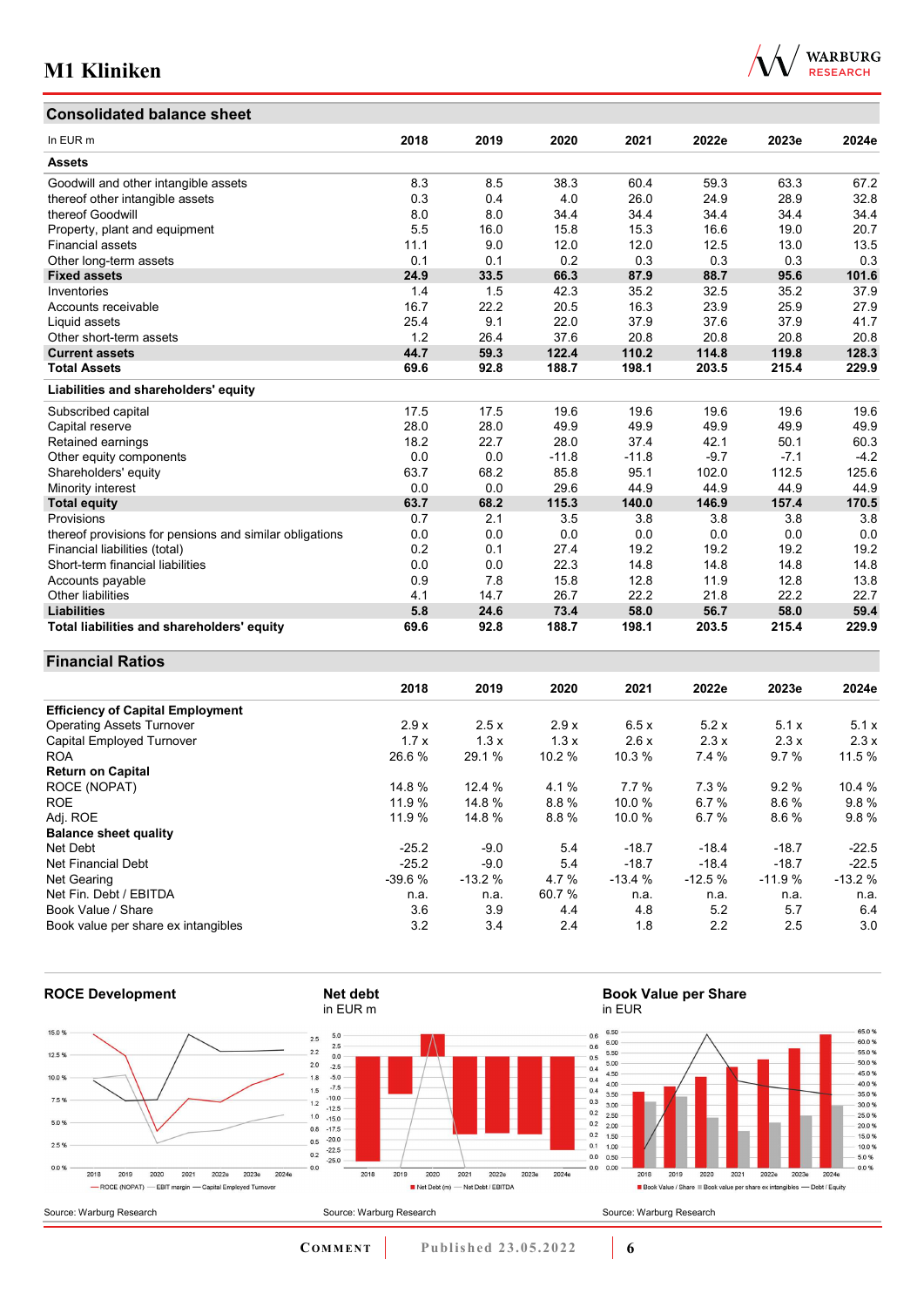### **Consolidated cash flow statement**



| In EUR m                                               | 2018   | 2019    | 2020   | 2021   | 2022e  | 2023e   | 2024e   |
|--------------------------------------------------------|--------|---------|--------|--------|--------|---------|---------|
| Net income                                             | 6.6    | 9.7     | 7.4    | 10.8   | 8.6    | 11.9    | 14.5    |
| Depreciation of fixed assets                           | 0.7    | 1.3     | 3.9    | 4.8    | 4.7    | 5.1     | 5.8     |
| Amortisation of goodwill                               | 0.0    | 2.0     | 0.0    | 0.0    | 0.0    | 0.0     | 0.0     |
| Amortisation of intangible assets                      | 0.0    | 0.1     | 0.6    | 0.8    | 1.0    | 1.0     | 1.2     |
| Increase/decrease in long-term provisions              | 0.0    | 0.0     | 0.0    | 0.0    | 0.0    | 0.0     | 0.0     |
| Other non-cash income and expenses                     | $-0.2$ | $-6.1$  | $-3.8$ | 0.0    | 0.0    | 0.0     | 0.0     |
| Cash Flow before NWC change                            | 7.1    | 7.0     | 8.1    | 16.5   | 14.3   | 18.0    | 21.5    |
| Increase / decrease in inventory                       | 0.0    | $-0.1$  | $-4.5$ | 7.1    | 2.7    | $-2.7$  | $-2.7$  |
| Increase / decrease in accounts receivable             | $-5.4$ | $-19.3$ | 3.7    | 4.2    | $-7.6$ | $-2.0$  | $-2.0$  |
| Increase / decrease in accounts payable                | 1.2    | 7.0     | 2.2    | $-4.5$ | $-1.4$ | 1.3     | 1.4     |
| Increase / decrease in other working capital positions | 0.0    | 0.0     | 0.0    | $-7.6$ | 0.0    | 0.0     | 0.0     |
| Increase / decrease in working capital (total)         | $-4.2$ | $-12.5$ | 1.4    | $-0.8$ | $-6.3$ | $-3.4$  | $-3.3$  |
| Net cash provided by operating activities [1]          | 2.9    | $-5.4$  | 9.5    | 15.7   | 8.0    | 14.6    | 18.2    |
| Investments in intangible assets                       | $-0.2$ | $-0.3$  | $-0.5$ | $-0.3$ | 0.0    | $-5.0$  | $-5.0$  |
| Investments in property, plant and equipment           | $-2.1$ | $-1.1$  | $-0.9$ | $-1.0$ | $-2.4$ | $-3.0$  | $-3.0$  |
| Payments for acquisitions                              | 0.0    | 0.7     | 2.2    | 0.2    | 0.0    | 0.0     | 0.0     |
| <b>Financial investments</b>                           | $-1.3$ | $-4.2$  | 2.2    | 0.0    | $-0.5$ | $-0.5$  | $-0.5$  |
| Income from asset disposals                            | 1.6    | 1.5     | 0.2    | 1.4    | 0.0    | 0.0     | 0.0     |
| Net cash provided by investing activities [2]          | $-1.9$ | $-3.3$  | 3.1    | 0.2    | $-6.5$ | $-13.0$ | $-13.0$ |
| Change in financial liabilities                        | 0.1    | 0.0     | 3.7    | $-4.2$ | 0.0    | 0.0     | 0.0     |
| Dividends paid                                         | $-5.0$ | $-5.3$  | $-0.1$ | $-1.7$ | $-1.8$ | $-1.3$  | $-1.4$  |
| Purchase of own shares                                 | 0.0    | 0.0     | 0.0    | 0.0    | 0.0    | 0.0     | 0.0     |
| Capital measures                                       | 14.8   | 0.0     | 0.0    | 14.5   | 0.0    | 0.0     | 0.0     |
| Other                                                  | $-0.1$ | $-2.4$  | $-7.4$ | $-4.6$ | 0.0    | 0.0     | 0.0     |
| Net cash provided by financing activities [3]          | 9.8    | $-7.6$  | $-3.8$ | 4.0    | $-1.8$ | $-1.3$  | $-1.4$  |
| Change in liquid funds [1]+[2]+[3]                     | 10.8   | $-16.4$ | 8.9    | 20.0   | $-0.3$ | 0.3     | 3.8     |
| Effects of exchange-rate changes on cash               | 0.0    | 0.0     | 4.0    | $-4.0$ | 0.0    | 0.0     | 0.0     |
| Cash and cash equivalent at end of period              | 25.5   | 9.0     | 22.0   | 37.9   | 37.6   | 37.9    | 41.7    |

### **Financial Ratios**

| T THUNGH INGUVJ                      |          |          |         |          |         |         |          |
|--------------------------------------|----------|----------|---------|----------|---------|---------|----------|
|                                      | 2018     | 2019     | 2020    | 2021     | 2022e   | 2023e   | 2024e    |
| <b>Cash Flow</b>                     |          |          |         |          |         |         |          |
| <b>FCF</b>                           | 0.6      | $-6.8$   | 8.1     | 14.4     | 2.0     | 2.1     | 5.7      |
| Free Cash Flow / Sales               | 1.0%     | $-8.8%$  | 5.1%    | 4.6%     | 0.7%    | 0.7%    | 1.7%     |
| Free Cash Flow Potential             | 5.7      | 8.3      | 7.5     | 14.2     | 15.0    | 18.5    | 22.0     |
| Free Cash Flow / Net Profit          | 9.4%     | $-69.5%$ | 119.2 % | 159.1 %  | 30.8 %  | 22.8%   | 49.3%    |
| Interest Received / Avg. Cash        | 0.8%     | 0.5%     | 2.0%    | $2.2\%$  | 1.1%    | 1.1%    | $1.0 \%$ |
| Interest Paid / Avg. Debt            | 0.0 %    | 289.8 %  | 5.3 %   | 3.9%     | 5.6 %   | 4.7%    | 4.7%     |
| <b>Management of Funds</b>           |          |          |         |          |         |         |          |
| Investment ratio                     | 3.6%     | 1.7%     | 0.9%    | 0.4%     | 0.8%    | 2.5%    | 2.4%     |
| Maint. Capex / Sales                 | 0.0%     | $0.0\%$  | 0.0%    | $0.0 \%$ | $0.0\%$ | $0.0\%$ | 0.0%     |
| Capex / Dep                          | 327.7 %  | 39.6 %   | 31.8 %  | 23.7 %   | 42.1 %  | 131.8%  | 114.7 %  |
| Avg. Working Capital / Sales         | 20.3 %   | 20.8%    | 17.3 %  | 11.6 %   | 12.5 %  | 13.1 %  | 13.1 %   |
| Trade Debtors / Trade Creditors      | 1845.4 % | 286.0 %  | 129.3 % | 127.0 %  | 200.8 % | 202.3%  | 202.2 %  |
| <b>Inventory Turnover</b>            | 30.1 x   | 30.0 x   | 2.9x    | 7.4x     | 7.3x    | 7.2x    | 7.1x     |
| Receivables collection period (days) | 94       | 105      | 47      | 19       | 30      | 30      | 30       |
| Payables payment period (days)       | 8        | 62       | 47      | 18       | 18      | 18      | 19       |
| Cash conversion cycle (Days)         | 94       | 50       | 105     | 43       | 54      | 54      | 55       |

#### **CAPEX and Cash Flow** in EUR m



**Free Cash Flow Generation**

**COMMENT** Published 23.05.2022 7

**Working Capital**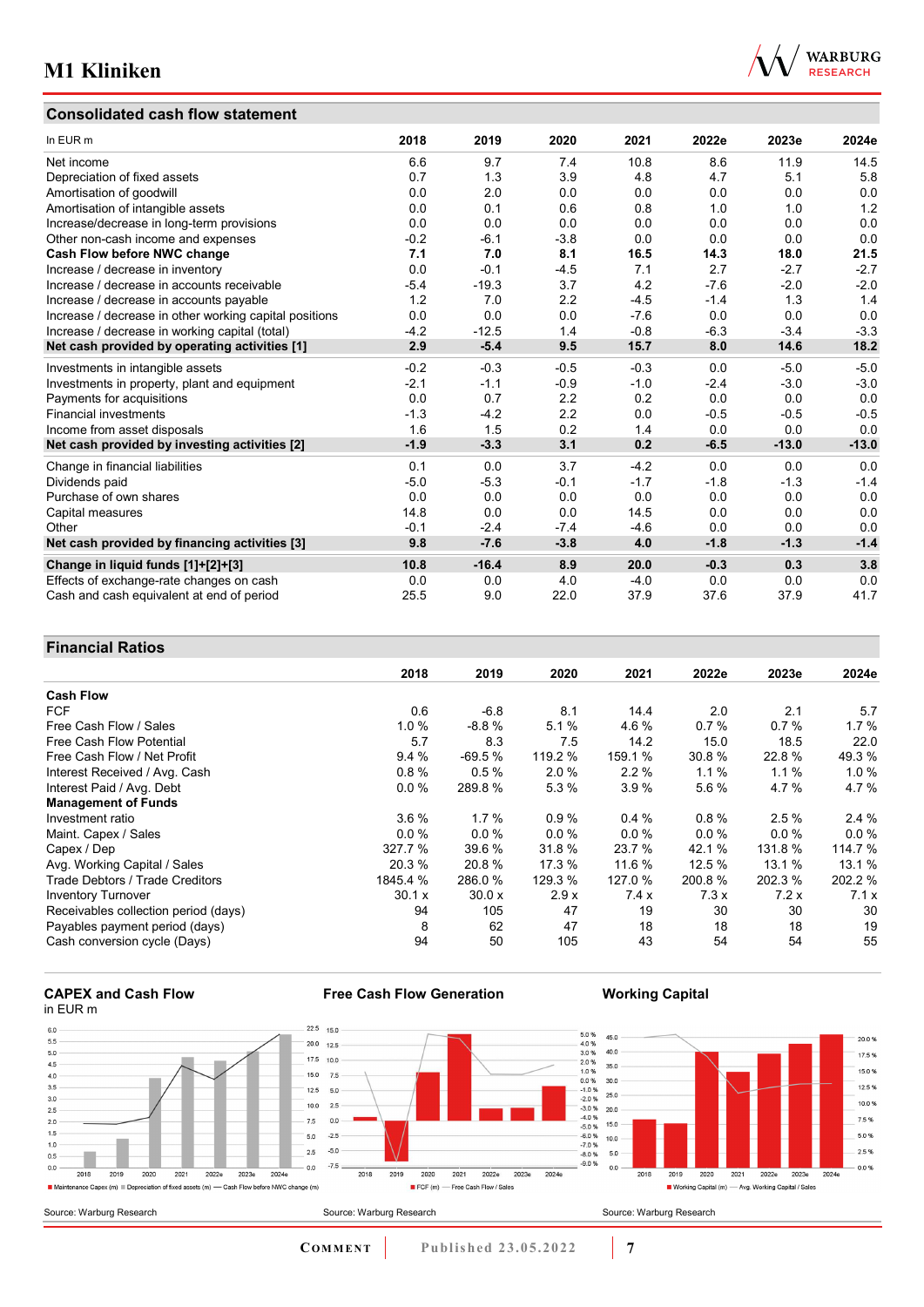

#### **LEGAL DISCLAIMER**

This research report ("investment recommendation") was prepared by the Warburg Research GmbH, a fully owned subsidiary of the M.M.Warburg & CO (AG & Co.) KGaA and is passed on by the M.M.Warburg & CO (AG & Co.) KGaA. It is intended solely for the recipient and may not be passed on to another company without their prior consent, regardless of whether the company is part of the same corporation or not. It contains selected information and does not purport to be complete. The investment recommendation is based on publicly available information and data ("information") believed to be accurate and complete. Warburg Research GmbH neither examines the information for accuracy and completeness, nor guarantees its accuracy and completeness. Possible errors or incompleteness of the information do not constitute grounds for liability of M.M.Warburg & CO (AG & Co.) KGaA or Warburg Research GmbH for damages of any kind whatsoever, and M.M.Warburg & CO (AG & Co.) KGaA and Warburg Research GmbH are not liable for indirect and/or direct and/or consequential damages. In particular, neither M.M.Warburg & CO (AG & Co.) KGaA nor Warburg Research GmbH are liable for the statements, plans or other details contained in these investment recommendations concerning the examined companies, their affiliated companies, strategies, economic situations, market and competitive situations, regulatory environment, etc. Although due care has been taken in compiling this investment recommendation, it cannot be excluded that it is incomplete or contains errors. M.M.Warburg & CO (AG & Co.) KGaA and Warburg Research GmbH, their shareholders and employees are not liable for the accuracy and completeness of the statements, estimations and the conclusions derived from the information contained in this investment recommendation. Provided a investment recommendation is being transmitted in connection with an existing contractual relationship, i.e. financial advisory or similar services, the liability of M.M.Warburg & CO (AG & Co.) KGaA and Warburg Research GmbH shall be restricted to gross negligence and wilful misconduct. In case of failure in essential tasks, M.M.Warburg & CO (AG & Co.) KGaA and Warburg Research GmbH are liable for normal negligence. In any case, the liability of M.M.Warburg & CO (AG & Co.) KGaA and Warburg Research GmbH is limited to typical, expectable damages. This investment recommendation does not constitute an offer or a solicitation of an offer for the purchase or sale of any security. Partners, directors or employees of M.M.Warburg & CO (AG & Co.) KGaA, Warburg Research GmbH or affiliated companies may serve in a position of responsibility, i.e. on the board of directors of companies mentioned in the report. Opinions expressed in this investment recommendation are subject to change without notice. All rights reserved.

#### **COPYRIGHT NOTICE**

This work including all its parts is protected by copyright. Any use beyond the limits provided by copyright law without permission is prohibited and punishable. This applies, in particular, to reproductions, translations, microfilming, and storage and processing on electronic media of the entire content or parts thereof.

#### **DISCLOSURE ACCORDING TO §85 OF THE GERMAN SECURITIES TRADING ACT (WPHG), MAR AND MIFID II INCL. COMMISSION DELEGATED REGULATION (EU) 2016/958 AND (EU) 2017/565**

The valuation underlying the investment recommendation for the company analysed here is based on generally accepted and widely used methods of fundamental analysis, such as e.g. DCF Model, Free Cash Flow Value Potential, NAV, Peer Group Comparison or Sum of the Parts Model (see also [http://www.mmwarburg.de/disclaimer/disclaimer.htm#Valuation\)](http://www.mmwarburg.de/disclaimer/disclaimer.htm#Valuation). The result of this fundamental valuation is modified to take into consideration the analyst's assessment as regards the expected development of investor sentiment and its impact on the share price.

Independent of the applied valuation methods, there is the risk that the price target will not be met, for instance because of unforeseen changes in demand for the company's products, changes in management, technology, economic development, interest rate development, operating and/or material costs, competitive pressure, supervisory law, exchange rate, tax rate etc. For investments in foreign markets and instruments there are further risks, generally based on exchange rate changes or changes in political and social conditions.

This commentary reflects the opinion of the relevant author at the point in time of its compilation. A change in the fundamental factors underlying the valuation can mean that the valuation is subsequently no longer accurate. Whether, or in what time frame, an update of this commentary follows is not determined in advance.

Additional internal and organisational arrangements to prevent or to deal with conflicts of interest have been implemented. Among these are the spatial separation of Warburg Research GmbH from M.M.Warburg & CO (AG & Co.) KGaA and the creation of areas of confidentiality. This prevents the exchange of information, which could form the basis of conflicts of interest for Warburg Research GmbH in terms of the analysed issuers or their financial instruments.

The analysts of Warburg Research GmbH do not receive a gratuity – directly or indirectly – from the investment banking activities of M.M.Warburg & CO (AG & Co.) KGaA or of any company within the Warburg-Group.

All prices of financial instruments given in this investment recommendation are the closing prices on the last stock-market trading day before the publication date stated, unless another point in time is explicitly stated.

M.M.Warburg & CO (AG & Co.) KGaA and Warburg Research GmbH are subject to the supervision of the Federal Financial Supervisory Authority, BaFin. M.M.Warburg & CO (AG & Co.) KGaA is additionally subject to the supervision of the European Central Bank (ECB).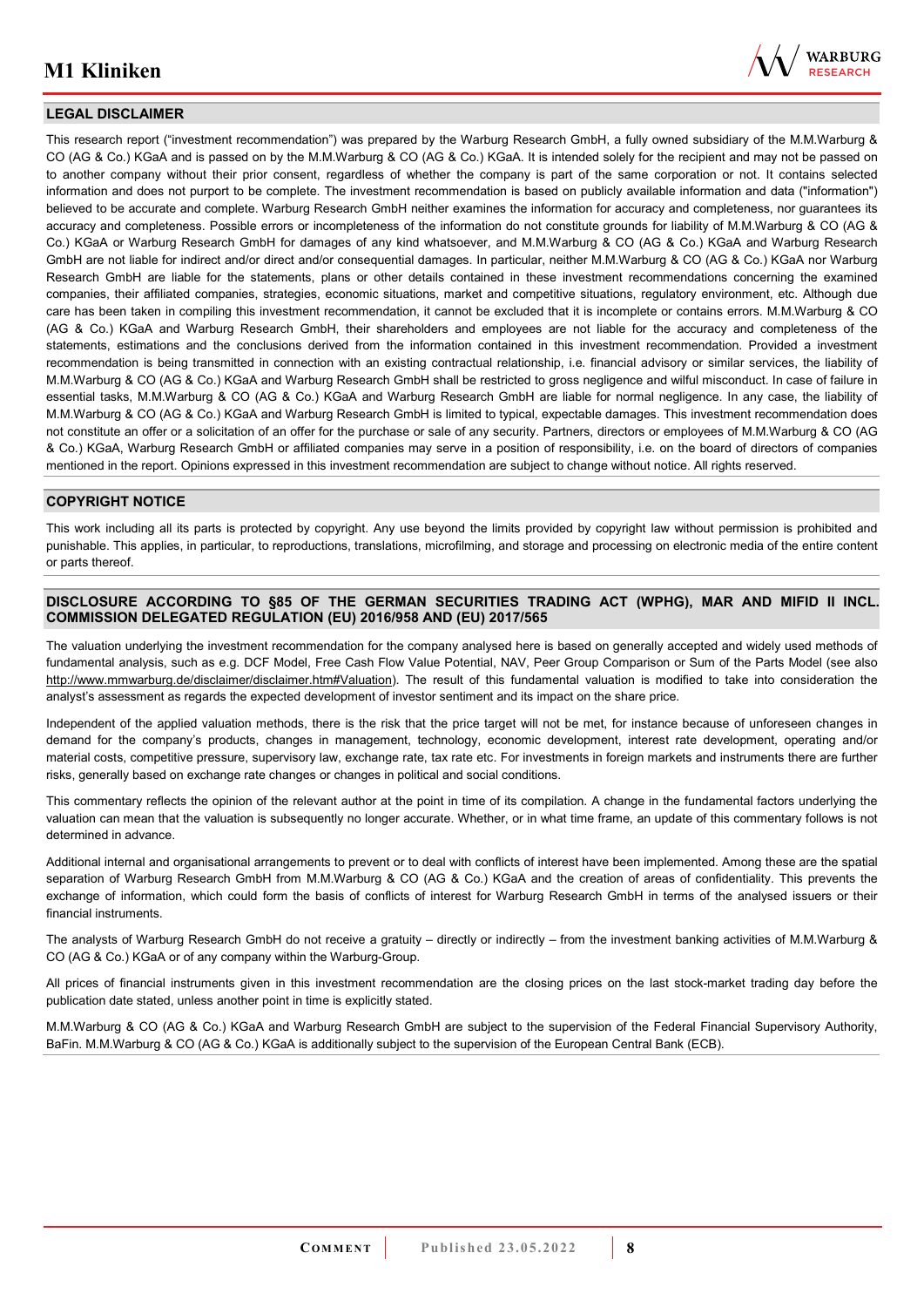

#### **SOURCES**

All **data and consensus estimates** have been obtained from FactSet except where stated otherwise.

The **Warburg ESG Risk Score** is based on information © 2020 MSCI ESG Research LLC. Reproduced by permission. Although Warburg Research's information providers, including without limitation, MSCI ESG Research LLC and its affiliates (the "ESG Parties"), obtain information (the "Information") from sources they consider reliable, none of the ESG Parties warrants or guarantees the originality, accuracy and/or completeness, of any data herein and expressly disclaim all express or implied warranties, including those of merchantability and fitness for a particular purpose. The Information may only be used for your internal use, may not be reproduced or redisseminated in any form and may not be used as a basis for, or a component, of any financial instruments or products indices. Further, none of the Information can in and of itself be used to determine which securities to buy or sell or when to buy or sell them. None of the ESG Parties shall have any liability for any errors or omissions in connection with any data herein, or any liability for any direct, indirect, special, punitive, consequential or any other damage (including lost profits) even if notified of the possibility.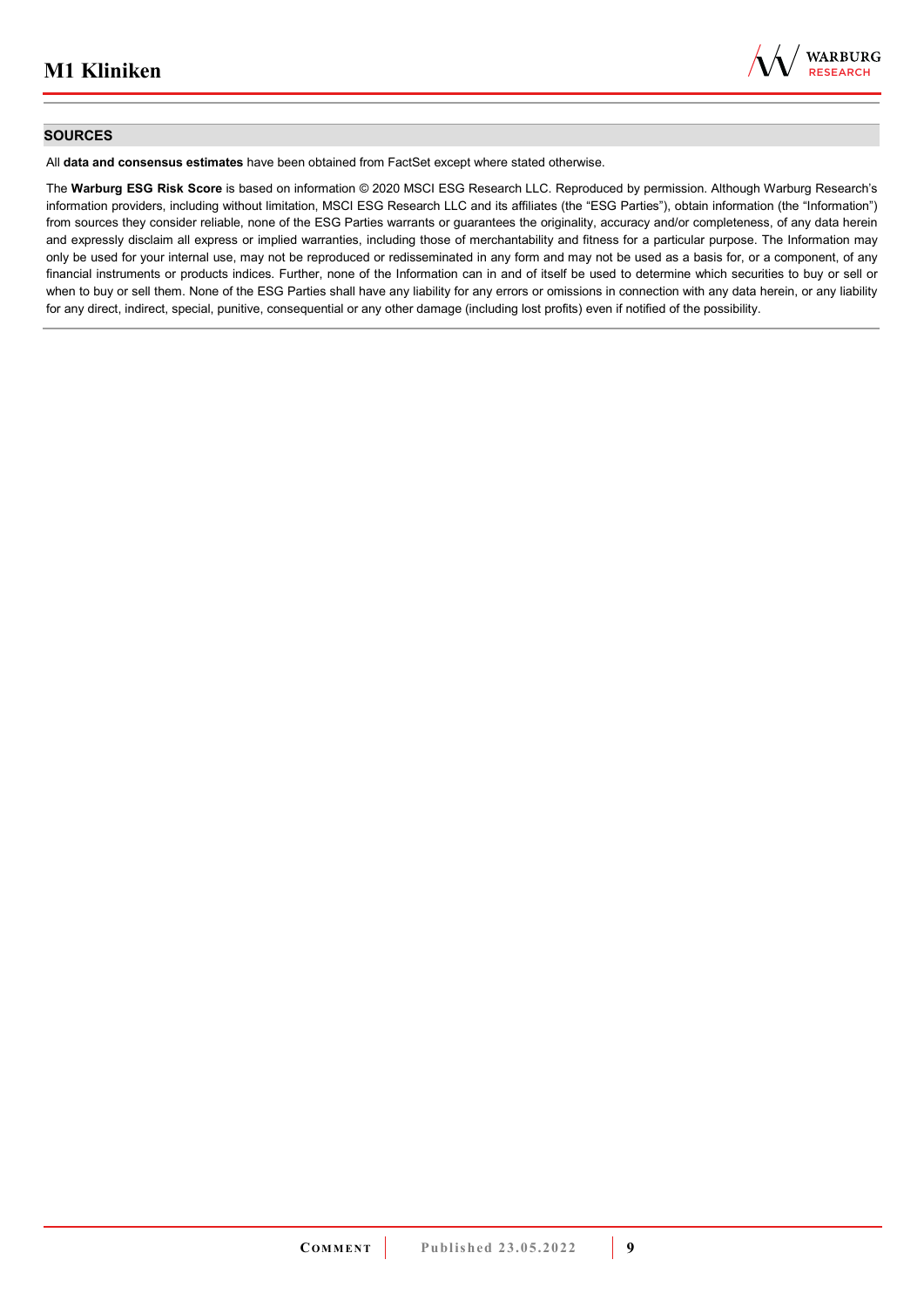

#### **Additional information for clients in the United States**

1. This research report (the "Report") is a product of Warburg Research GmbH, Germany, a fully owned subsidiary of M.M.Warburg & CO (AG & Co.)

KGaA, Germany (in the following collectively "Warburg"). Warburg is the employer of the research analyst(s), who have prepared the Report. The research analyst(s) reside outside the United States and are not associated persons of any U.S. regulated broker-dealer and therefore are not subject to the supervision of any U.S. regulated broker-dealer.

2. The Report is provided in the United States for distribution solely to "major U.S. institutional investors" under Rule 15a-6 of the U.S. Securities Exchange Act of 1934 by CIC.

3. CIC (Crédit Industriel et Commercial) and M.M. Warburg & CO have concluded a Research Distribution Agreement that gives CIC Market Solutions exclusive distribution in France, the US and Canada of the Warburg Research GmbH research product.

4. The research reports are distributed in the United States of America by CIC ("CIC") pursuant to a SEC Rule 15a-6 agreement with CIC Market Solutions Inc ("CICI"), a U.S. registered broker-dealer and a related company of CIC, and are distributed solely to persons who qualify as "Major U.S. Institutional Investors" as defined in SEC Rule 15a-6 under the Securities Exchange Act of 1934.

5. Any person who is not a Major U.S. Institutional Investor must not rely on this communication. The delivery of this research report to any person in the United States of America is not a recommendation to effect any transactions in the securities discussed herein, or an endorsement of any opinion expressed herein.

#### **Reference in accordance with section 85 of the German Securities Trading Act (WpHG) and Art. 20 MAR regarding possible conflicts of interest with companies analysed:**

- **-1-** Warburg Research, or an affiliated company, or an employee of one of these companies responsible for the compilation of the research, hold a **share of more than 5%** of the equity capital of the analysed company.
- **-2-**  Warburg Research, or an affiliated company, within the last twelve months participated in the **management of a consortium** for an issue in the course of a public offering of such financial instruments, which are, or the issuer of which is, the subject of the investment recommendation.
- **-3-** Companies affiliated with Warburg Research **manage financial instruments**, which are, or the issuers of which are, subject of the investment recommendation, in a market based on the provision of buy or sell contracts.

MMWB, Warburg Research, or an affiliated company, reached an agreement with the issuer to provide **investment banking and/or investment services** and the relevant agreement was in force in the last 12 months or there arose for this period, based on the relevant

- **-4**  agreement, the obligation to provide or to receive a service or compensation - provided that this disclosure does not result in the disclosure of confidential business information.
- **-5-** The company compiling the analysis or an affiliated company had reached an **agreement on the compilation of the investment recommendation** with the analysed company.
- **-6a-** Warburg Research, or an affiliated company, holds a **net long position of more than 0.5%** of the total issued share capital of the analysed company.
- **-6b-** Warburg Research, or an affiliated company, holds a **net short position of more than 0.5%** of the total issued share capital of the analysed company.
- **-6c-** The issuer holds shares of more than 5% of the total issued capital of Warburg Research or an affiliated company.
- **-7-** The company preparing the analysis as well as its affiliated companies and employees have **other important interests** in relation to the analysed company, such as, for example, the exercising of mandates at analysed companies.

This report has been made accessible to the company analysed.

| Company     | Disclosure Link to the historical price targets and rating changes (last 12 months) |
|-------------|-------------------------------------------------------------------------------------|
| M1 Kliniken | http://www.mmwarburg.com/disclaimer/disclaimer_en/DE000A0STSQ8.htm                  |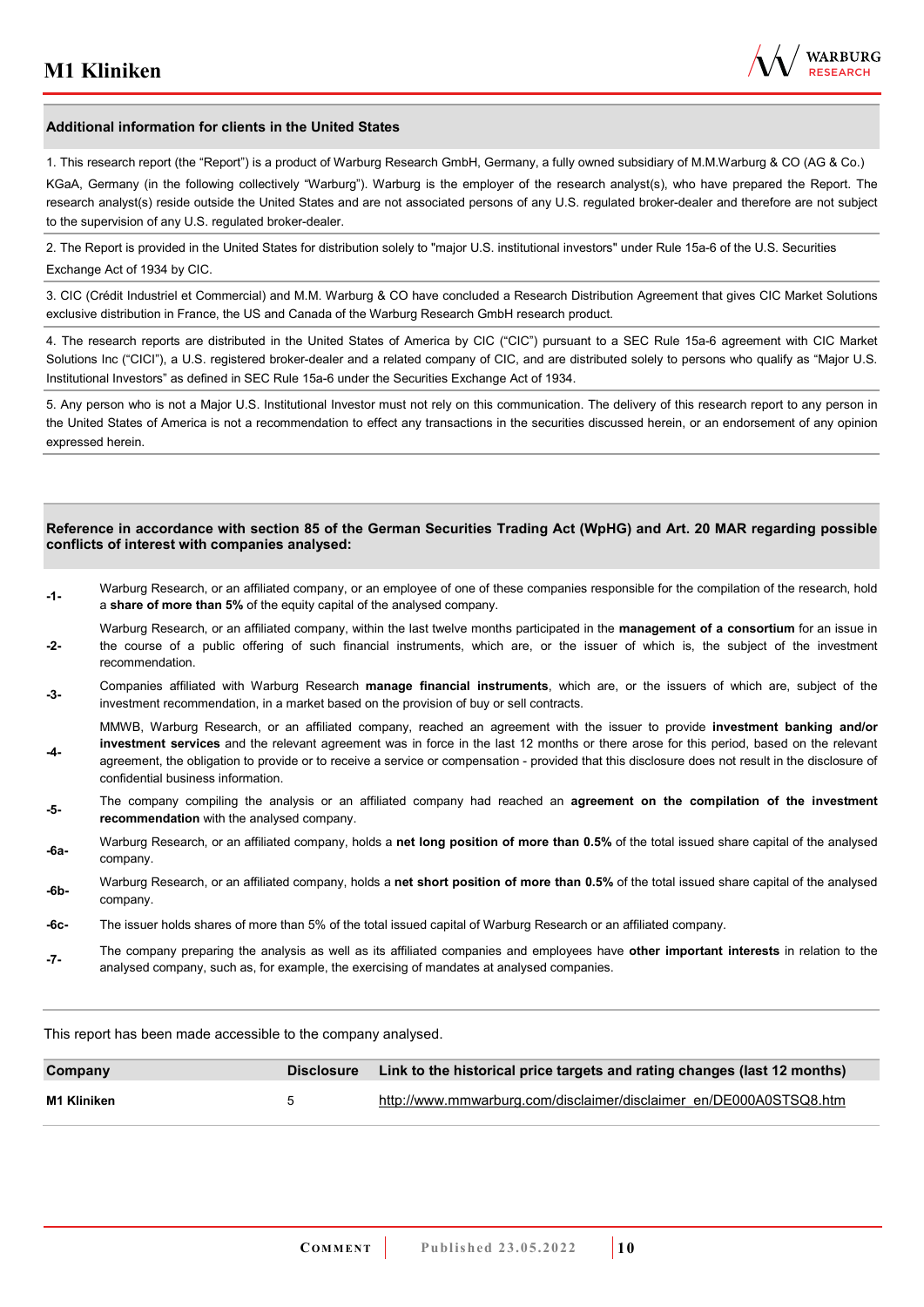

#### **INVESTMENT RECOMMENDATION**

Investment recommendation: expected direction of the share price development of the financial instrument up to the given price target in the opinion of the analyst who covers this financial instrument.

| -B-           | Buy:                     | The price of the analysed financial instrument is expected to rise over the next 12 months.                  |
|---------------|--------------------------|--------------------------------------------------------------------------------------------------------------|
| -H-           | Hold:                    | The price of the analysed financial instrument is expected to remain mostly flat over the next 12<br>months. |
| -S-           | Sell:                    | The price of the analysed financial instrument is expected to fall over the next 12 months.                  |
| $\frac{1}{2}$ | <b>Rating suspended:</b> | The available information currently does not permit an evaluation of the company.                            |

#### **WARBURG RESEARCH GMBH – ANALYSED RESEARCH UNIVERSE BY RATING**

| Rating           | <b>Number of stocks</b> | % of Universe |
|------------------|-------------------------|---------------|
| Buy              | 170                     | 80            |
| Hold             | 38                      | 18            |
| Sell             | 3                       | 1             |
| Rating suspended | 2                       | 1             |
| <b>Total</b>     | 213                     | 100           |

#### **WARBURG RESEARCH GMBH – ANALYSED RESEARCH UNIVERSE BY RATING …**

**… taking into account only those companies which were provided with major investment services in the last twelve months.** 

| Rating           | <b>Number of stocks</b> | % of Universe |
|------------------|-------------------------|---------------|
| Buy              | 50                      | 86            |
| Hold             | 6                       | 10            |
| Sell             | 0                       | $\mathbf 0$   |
| Rating suspended | 2                       | 3             |
| Total            | 58                      | 100           |

#### **PRICE AND RATING HISTORY M1 KLINIKEN AS OF 23.05.2022**



Markings in the chart show rating changes by Warburg Research GmbH in the last 12 months. Every marking details the date and closing price on the day of the rating change.